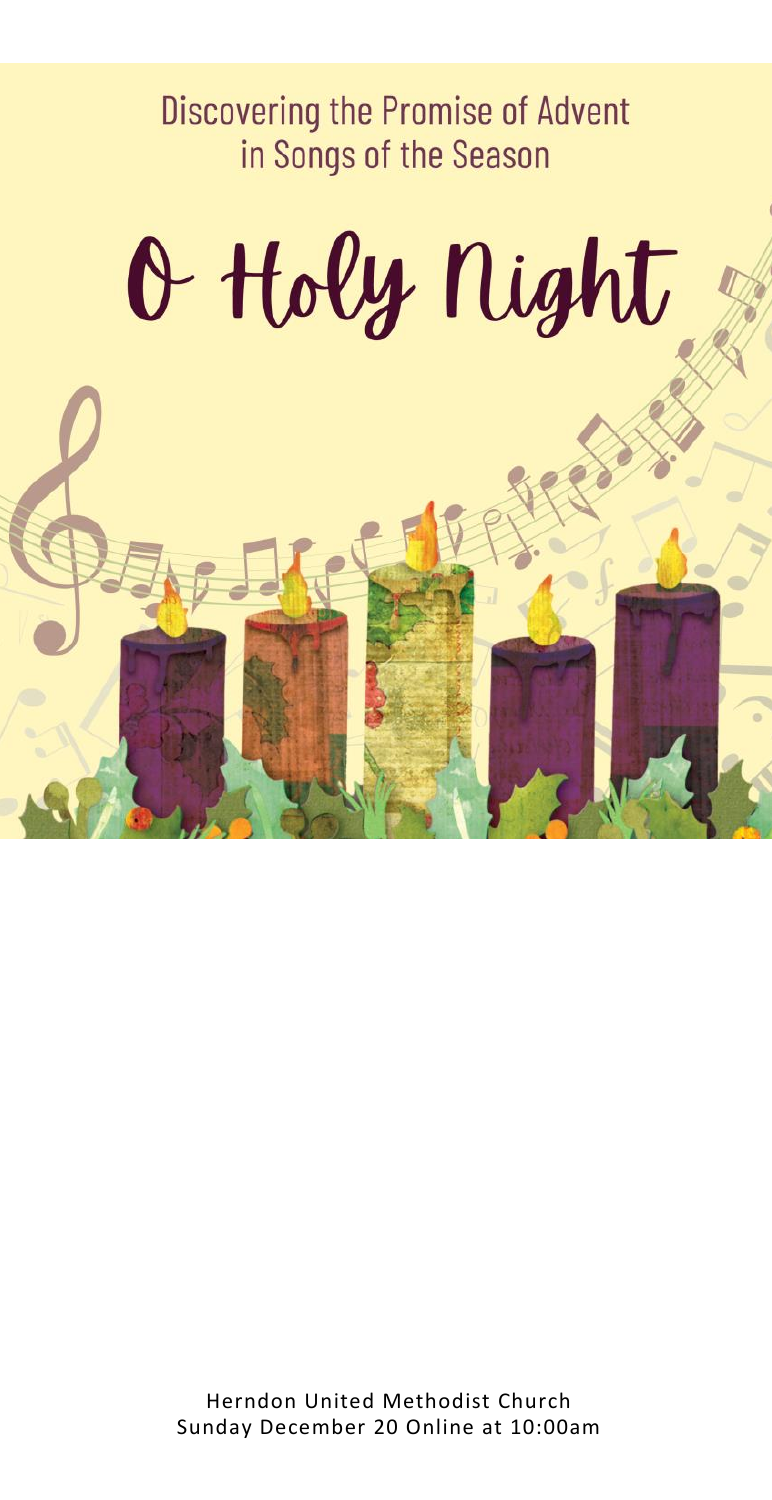#### **CHRISTMAS EVE WITH HERNDON UMC:**

Children's Digital Service—3PM Drive Thru Communion—4—6PM Modern Digital Service—6PM Silent Night Sing-a-long 8PM Traditional Digital Service—9PM

#### **WHAT'S HAPPENING AT HERNDON UMC**

**BLUE CHRISTMAS GATHERING** - 12/21 @ 7pm Herndon UMC will offer a 30ishminute "Blue Christmas Gathering" on Facebook. (Note: you don't have to have a Facebook account to visit Herndon UMC's Facebook

page, [facebook.com/herndonumc\).](https://herndonumc.us2.list-manage.com/track/click?u=70ea4a1cbac00544811ffd83e&id=e5595d8b4f&e=ef94744795) Come and be encouraged in the presence of God's love and take with you a gift of hope. All are welcome to join in this gathering of music, devotion, prayer, and hope.

**YOUR PICTURES ARE NEEDED FOR OUR CHRISTMAS EVE WORSHIP!** Please share 2 photos of you and your family holding a candle in the darkness—one in front and one held high to be included with our Christmas eve singing of Silent Night. Please email to [office@herndonumc.org](mailto:office@herndonumc.org)

**CHRISTMAS EVE LUMINARIES** - This year, as you worship from wherever you are, you are invited to share the light of Christ with your neighbors. Your Advent Delivery contains five luminary bags and votive candles. We invite you to place stickers on the bags and deliver four of them to neighbors while inviting them to light them on their porches at sunset on Christmas Eve. Please also invite them to join in singing "Silent Night" outside (from their front porch) at 8 pm on Christmas Eve.

**12 DAYS OF CHRISTMAS** -- Continue your Christmas celebration with 12 days of music brought to you by Herndon UMC's Music Ministries. Each day from December 25 to January 5 check the Herndon UMC Community Facebook Group ([facebook.com/groups/herndonumccommunity\)](https://herndonumc.us2.list-manage.com/track/click?u=70ea4a1cbac00544811ffd83e&id=158a5a0d6b&e=ef94744795) for a Christmas musical video offering from a community member. The group is public, but you do need to join it to see the posts. Enjoy!

**CHRISTMAS LOVE OFFERING**—As is our tradition, we will be collecting a love offering to show our gratitude and appreciation to our staff Donations may be mailed or delivered to 701 Bennett Street or made online at:

<https://ppay.co/mmEYC2PolEA> and should designate "LOVE" in the memo. The deadline is Sunday, December 27.

**BIBLE INFUSION VIDEOS**—Available for kids at [YouTube.com/herndonumc](https://www.youtube.com/watch?v=VGI5zm6YWvQ&list=PLQPwQ7exlOlrB8xmH-iwjH6ZIQODkoAmxC:/Users/Office/Documents/3%20on%203) **WHAT ARE YOUR BIG QUESTIONS** God can handle your BIG questions. In the first sermon series of 2021, Pastors Jonathan and Flor will engage us in conversation about some of our BIG questions. The reality is that God can handle our questions, and having open conversations about our questions can be an opportunity for healing and transformation. So what do you want to know? Email your questions to [bigquestions@herndonumc.org](mailto:bigquestions@herndonumc.org)

**ME AND WHITE SUPREMACY BOOK STUDY** - Growing out of a hugely successful 28-day Instagram challenge, Me and White Supremacy is a book that helps white readers understand important concepts like white privilege, white fragility, tone policing, and more. Starting Thursday night, January 7, at 7 pm, Gary Robbins, Herndon's Pastor Emeritus, will host a book study exploring this pioneering work. If you would like to be a part of this five-week, Zoom-based study, please sign up at [herndonumc.org/open](https://herndonumc.us2.list-manage.com/track/click?u=70ea4a1cbac00544811ffd83e&id=8cb83e175e&e=ef94744795)-eyes.

#### **WAYS TO SERVE**

**HYPOTHERMIA DINNERS**—HerndonUMC supports the North County Hypothermia Prevention Program, by preparing and delivering dinners from December through March each year. After today's dinner our next dinner is 01/03. More information at [herndonumc.org/hypothermia](https://herndonumc.org/hypothermia-dinners/)-dinners

**LINK FOOD PANTRY**—Thank you for your continued support. The need continues and we will keep the bins outside of the middle entrance to Herndon UMC to drop off non-perishable food. Read more at [herndonumc.org/link](http://herndonumc.org/link)

**#BeANeighborHerndon**—If you know someone in need, have them call or text their need to 571-306-0540.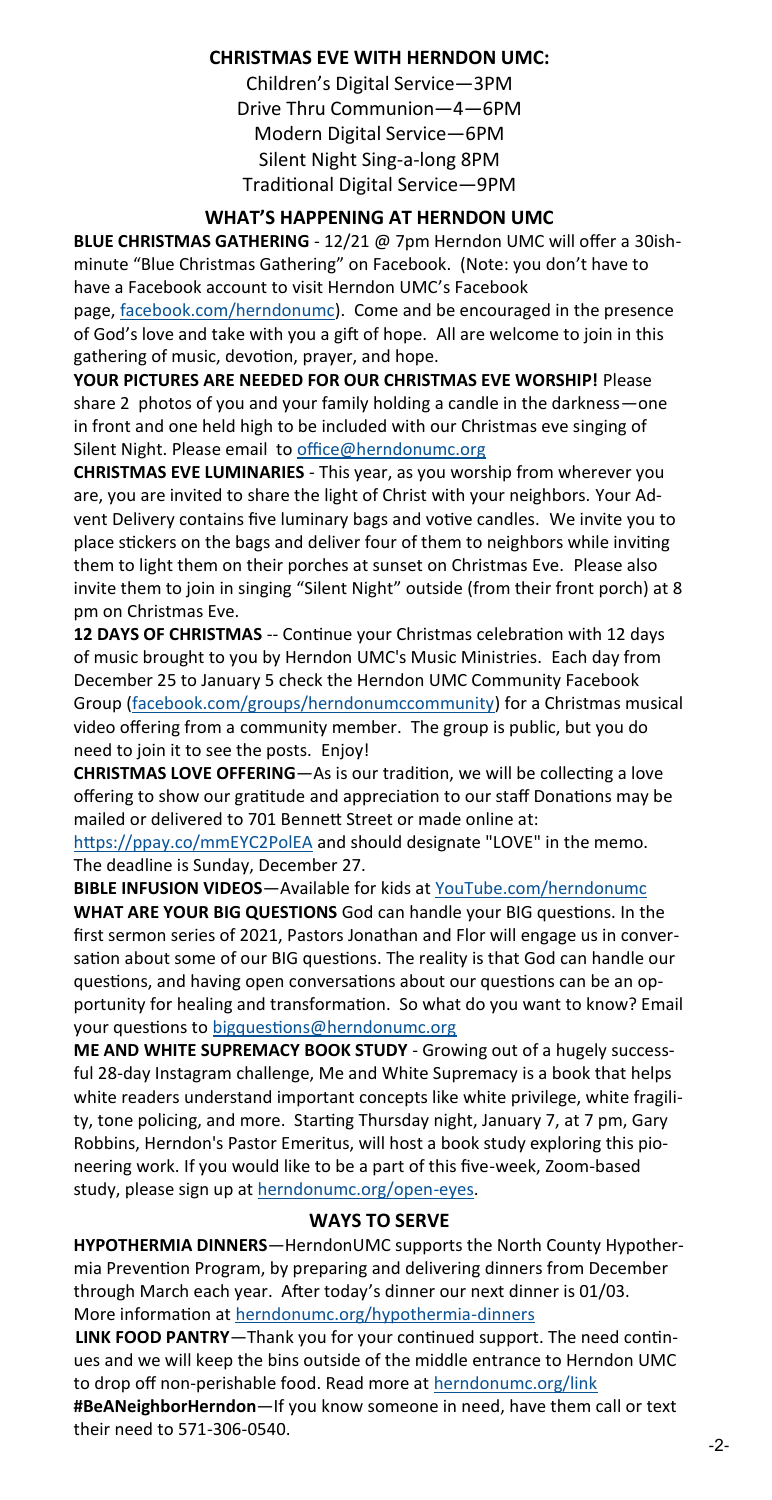## **Order of Worship**

*Join the streamed worship service on our [YouTube channel](https://www.youtube.com/channel/UCbOsZ1We_dXySNASkVYgmrQ/) or on our [Facebook page](http://facebook.com/herndonumc) (no account needed) . As always, glory sightings and prayer concerns may be sent to [prayerchain@herndonumc.org](mailto:prayerchain@herndonumc.org) or shared in worship service comments.*

| Welcome/Opening Prayer                                          | Pastor Flor Hoydilla                                                                     |
|-----------------------------------------------------------------|------------------------------------------------------------------------------------------|
| Lighting of the Advent Candle                                   | Brianna Whittaker                                                                        |
| <b>Opening Song</b><br><b>Face Of God</b>                       | Everett/Barnard<br>Led by Patrick Tugwell                                                |
| Children's Message                                              | <b>Mallory Hopper</b>                                                                    |
| Scripture                                                       | Luke 1:26-38<br>Read by Charity Meals                                                    |
| Song for the Message<br><b>O Holy Night</b>                     | Adam/Dwight/Kipley/Millard<br>Led by Patrick Tugwell & Shannon Wise, Luis Gonzalez-piano |
| Message                                                         | Rev. Jonathan Page<br>"O Holy Night"                                                     |
| Time of Giving and Prayer<br><b>What Child Is This</b>          | Pastor Flor Hoydilla<br>Dix<br>Christmas Orchestra                                       |
| Pastoral & Lord's Prayer                                        | Pastor Flor Hoydilla                                                                     |
| Celebrating the Baptisms of Brianna Whittaker and Mike Gwinn    |                                                                                          |
| <b>Closing Song</b><br><b>O Holy Night</b>                      | Adam/Dwight/Kipley/Millard<br>Led by Patrick Tugwell & Shannon Wise, Luis Gonzalez-piano |
| Call to Action/Benediction                                      | Rev. Jonathan Page                                                                       |
| <b>Closing Music/Announcements</b><br><b>March of the Kings</b> | arr. Zimmerman<br>Christmas Orchestra                                                    |
|                                                                 |                                                                                          |

*Check out additional worship music for today's worship experience available on our YouTube channel ([youtube.com/herndonumc\)](https://www.youtube.com/herndonumc)*

*Offering may be given online at [pushpay.com/g/herndonumc](https://pushpay.com/g/herndonumc) or [PayPal.me/herndonumc,](http://paypal.me/herndonumc) or mailed to 701 Bennett Street, Herndon, VA 20170.*